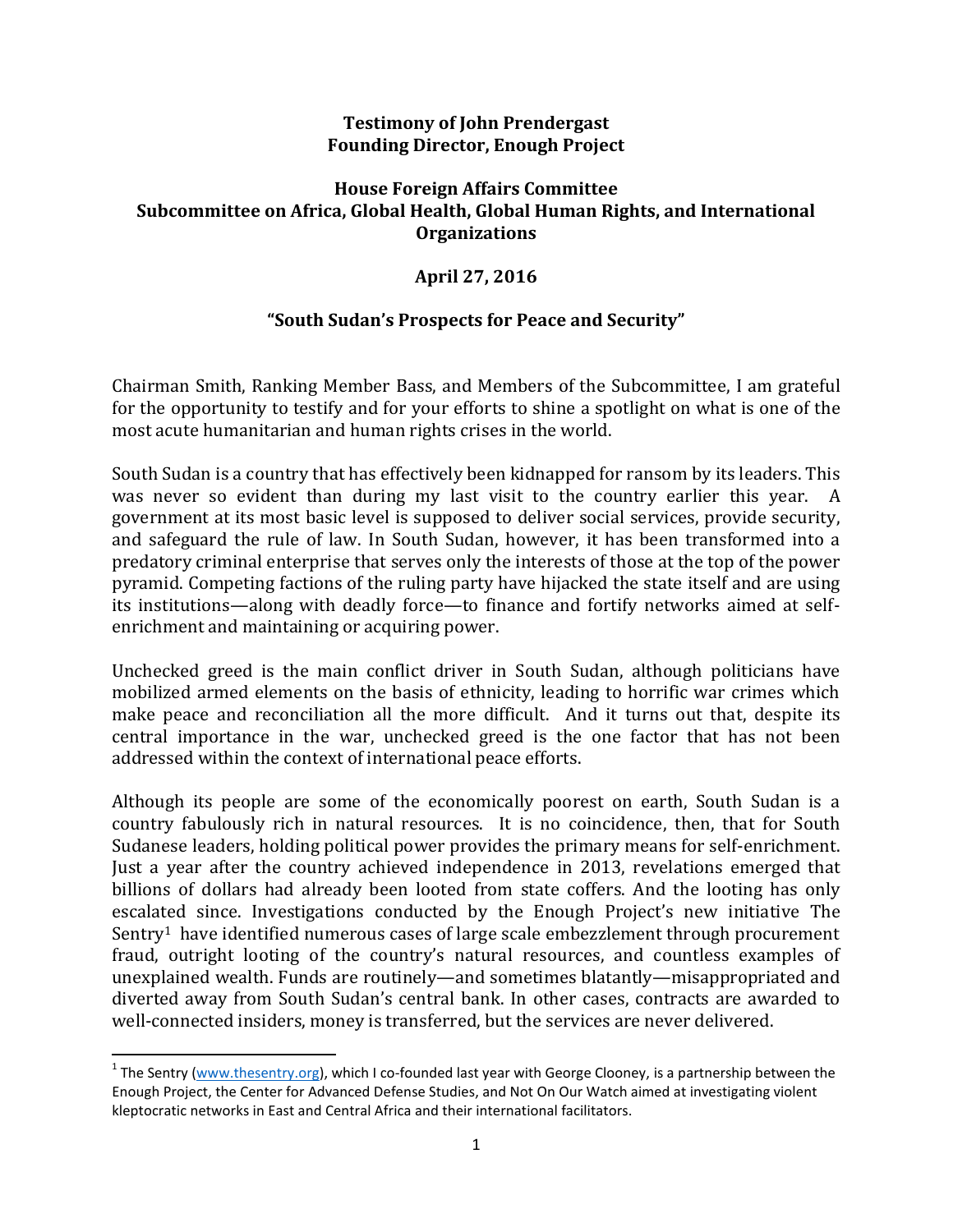The factions vying for power in Juba truly believe that they can loot state coffers and commit atrocities with impunity. In the short term, an elite pact between the Juba government and the rebel SPLA-IO may be the quickest path out of the immediate violence, but sustainable peace in South Sudan will remain illusory if fundamental changes to end impunity and establish accountability are not made. A return to deadly conflict is likely unless the economic and atrocity crimes at the root of the country's violent kleptocratic system are addressed. To address root causes, effective, accountable institutions in South Sudan have to be built and a safe space has to be ensured for civil society and the media to perform their critical functions. But this won't happen unless there is a dramatic increase in the positive influence that the international community can wield. A**ddressing root causes will need to involve leverage, which until now has been a cripplingly and puzzlingly insufficient part of international efforts to support peace and human rights in South Sudan**.

I say "puzzlingly" in the previous sentence for this reason: when the United States wants to counter terrorism, reign in nuclear ambitions, undermine drug trafficking or other organized crime, and secure other top policy priorities, a basic element of the strategy to achieve objectives is to build leverage through the use of the tools of financial statecraft. **Sanctions, anti-money laundering measures, prosecutions, asset seizure and forfeiture, and other economic tools of 21st century foreign policy are key instruments in securing foreign policy goals. How strange and disappointing is it that these tools are not effectively utilized for promoting peace and human rights in countries like South Sudan?** Going forward, these tools of financial coercion should be essential components of our efforts to secure peace, prevent mass atrocities, and promote accountability in South Sudan and other African conflicts which must matter enough to deploy the "first team" of policy options.

In response to South Sudan's deadly looting frenzy, the United States must lead the international community in building the leverage necessary to alter the calculations of the country's leaders away from war and towards peace, from kleptocracy to good governance, from impunity to the rule of law.

**The surest way to build this leverage is by hitting the leaders of rival kleptocratic factions in South Sudan where it hurts the most: their wallets. This requires a hard target transnational search for dirty money and corrupt deals made by government officials, rebel leaders, arms traffickers, complicit bankers, and mining and oil company representatives.** The United States should lead in the development of a coordinated strategy for South Sudan that leverages substantially increased and rapidly deployed financial pressure as a means to secure action by the parties to fully implement the peace agreement and dismantle the violent kleptocracy responsible for this destructive war.

U.S., U.N., and other diplomats often bemoan the lack of leverage at their disposal to actually influence South Sudan's leaders to alter the disastrous trajectory they have set for their country. Frankly, this state of affairs can be swiftly altered. Resignation to this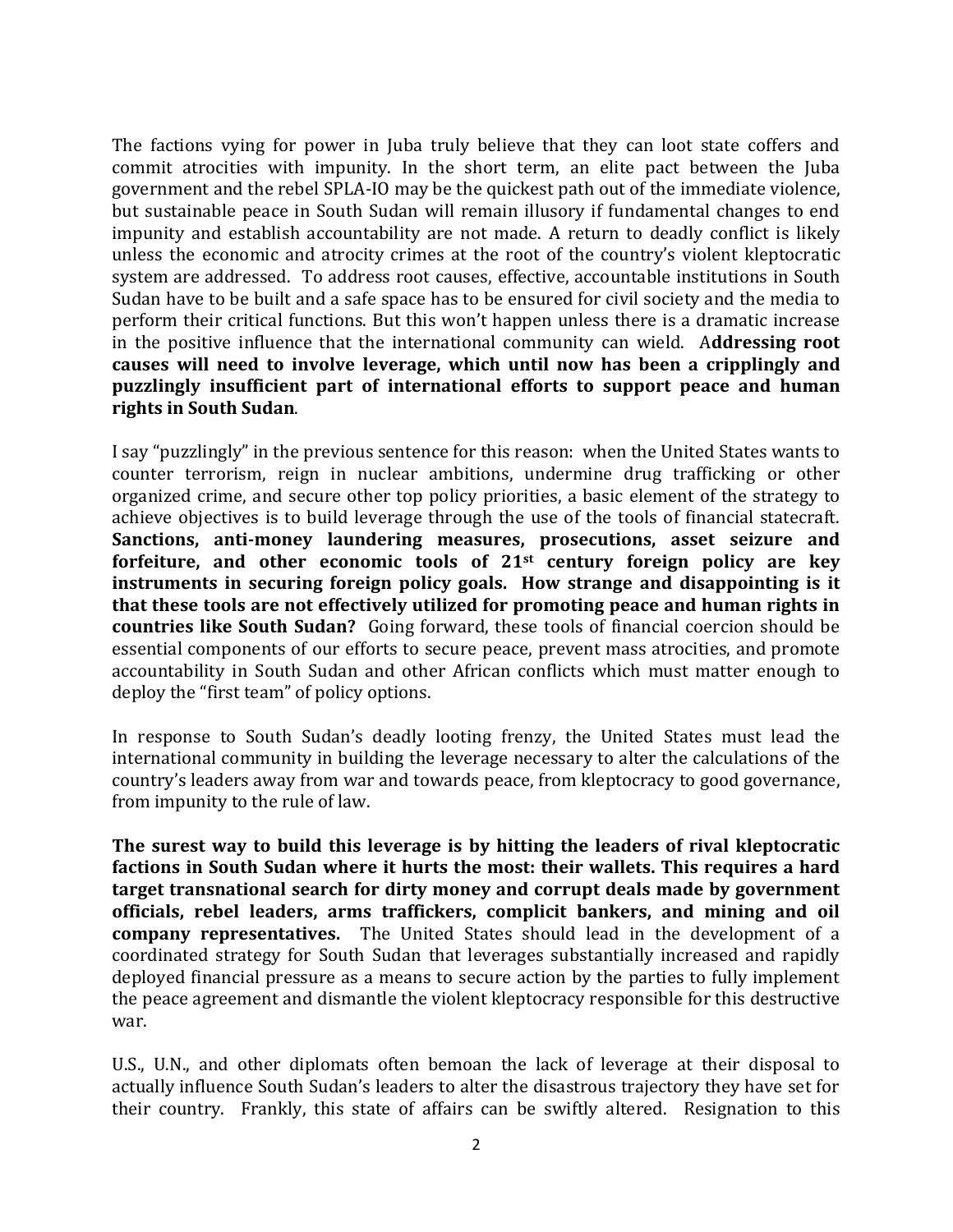perceived state of insufficient leverage results from a lack of both political will and policy imagination. The rest of my testimony provides concrete proposals (**throughout the text in bold below**) that could rapidly build leverage for the United States and the broader international community, leverage that could and should then be utilized to help dismantle the violent kleptocracy in Juba and end the cycles of war that have torn the world's newest country to pieces.

# *The Impacts of Violent Kleptocracy*

In South Sudan, grand corruption is inextricably linked to the violence that has plagued the country over the past two years. A 2015 report by the African Union Commission of Inquiry on South Sudan, which uses the word "corruption" no fewer than 34 times, emphasizes the centrality of corruption in the current crisis:

*"It was clear from the various consultations of the Commission that the absence of equitable resource allocation and consequent marginalization of the various groups in South Sudan was a simmering source of resentment and disappointment underlying the conflagration that ensued, albeit the implosion of the conflict was brought about by the political struggle by the two main players. The struggle for political power and control of natural resources revenue, corruption and nepotism appear to be the key factors underlining the break out of the crisis that ravaged the entire country."*

For South Sudan's citizens, the results of this war have been unequivocally disastrous. It is impossible to truly know the total number of casualties of South Sudan's civil war. According to USAID, nearly 2.5 million South Sudanese have been displaced internally or as refugees as a result of the conflict since December 2013. The country is currently experiencing an undeclared famine, particularly in war-torn areas. The Food and Agriculture Organization of the United Nations recently warned of "[a]larming reports of starvation, acute malnutrition and catastrophe levels of food insecurity."

Violent conflict also has a disproportionate impact on women and girls. In South Sudan, the underreporting of sexual and gender-based violence exacerbates this already serious problem. "Sexual violence remains largely invisible. It is significantly underreported because of cultural taboos, a lack of awareness and a lack of assistance," according to Aurore Brossault, a mental health and psychosocial support specialist with the International Committee of the Red Cross.

Since the war began, the United States and other donors have poured in billions of dollars in humanitarian, peacekeeping and other assistance. Yet the suffering continues, and South Sudan's civil war has taken a devastating toll on the country's economy. Research undertaken by our investigative initiative The Sentry has documented that, through it all, corrupt officials on both sides of the conflict have found ways to profit from the country's instability—whether through illicit currency speculation schemes or through opaque transactions with a host of international war profiteers. Worse, while many South Sudanese citizens are suffering from famine conditions and clinging to their lives, members of the country's ruling elite can afford luxurious properties in neighboring countries and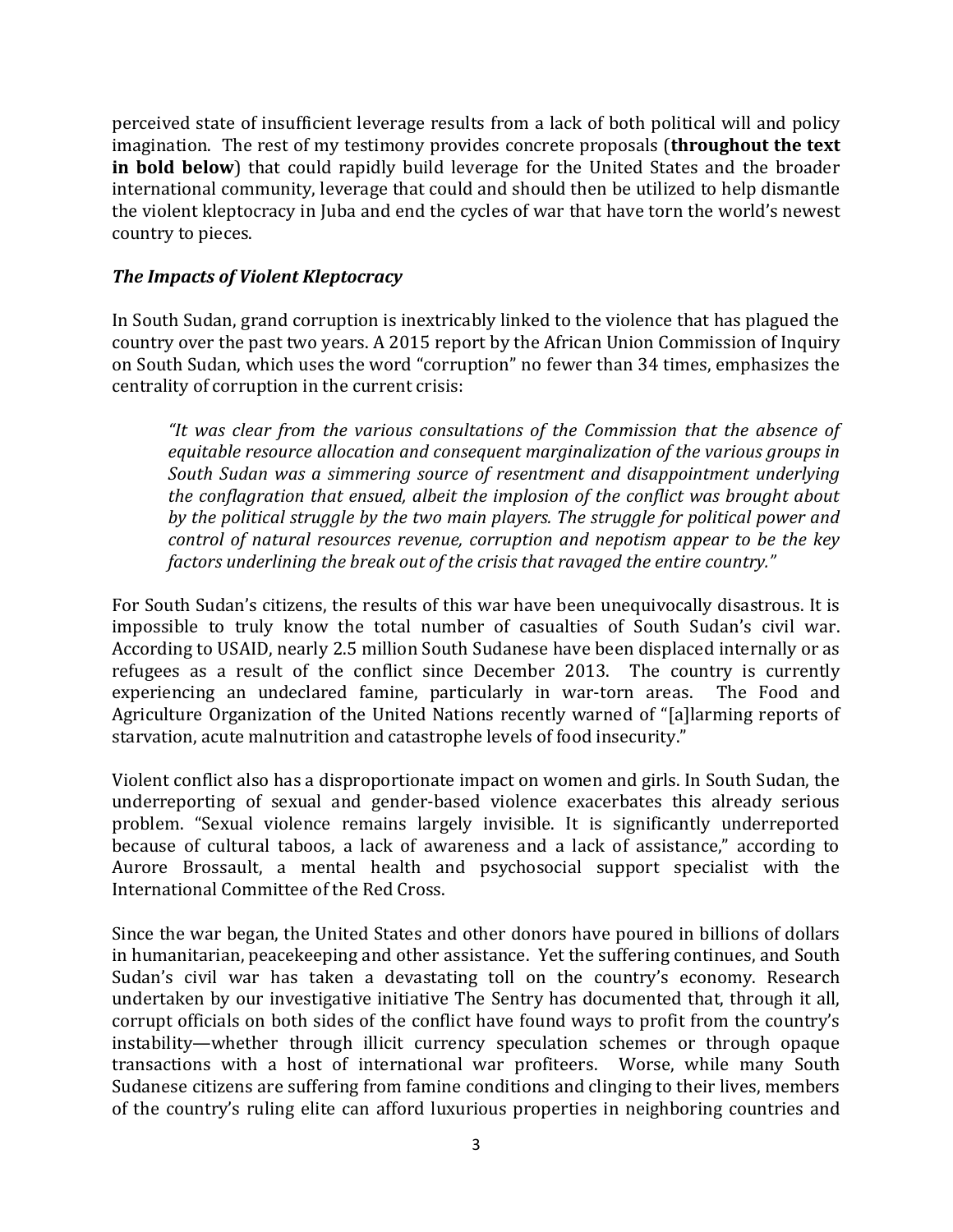around the world and can send their kids to prestigious private schools overseas. The war that erupted between ruling party factions in 2013 has been hell for South Sudan's people, but very lucrative for the country's leaders and their international collaborators.

## *Looting and Killing with Impunity*

The rival factions vying for control in Juba each have demonstrated a willingness to use lethal force on a large scale, stoke ethnic tensions for political gain, and commit mass atrocities in order to remain in power. There have been numerous credible reports of security forces targeting civilians. Dozens of humanitarian workers have been killed and their offices looted. In late February of this year, armed men attacked a Protection of Civilians (PoC) site in Malakal, South Sudan, killing over a dozen people, including several health workers. "The attack in the Malakal protection of civilians site (PoC) on 17 and 18 February is another horrifying instance of brutality in a two year conflict marked by utter and unacceptable lack of respect for the lives and dignity of South Sudanese civilians," Medicines Sans Frontieres said in a statement about the attack. "These callous acts of reprehensible violence occurred against a backdrop of two years in which civilians have been subject to indiscriminate levels of violence leading to death, irreparable wounds and the devastation of already extremely vulnerable communities in South Sudan."

This system of horrific violence does not develop and grow in a vacuum; rather it feeds on the deep corruption and lack of accountability that defines the system of governance in South Sudan. Yet the pervasive and systemic corruption that enables this violence is not the result of the complete absence of laws or institutions in the country. In fact, South Sudan's institutional and legal framework for governing public expenditures and combatting corruption was developed with a massive amount of assistance from foreign donors—including the United States—and is considered to exceed international best practices. These laws may look great on paper, but corruption remains rampant because they are simply not enforced with any regularity. In fact, it appears that the country's leaders have proactively cultivated weak and under-developed institutions that allow for minimal or non-existent checks and balances on the excesses of government officials. Meanwhile, journalists and activists who are supposed to be protected by the country's constitution are routinely subject to violence, intimidation, and other forms of obstruction by those in power. And therein lies the crux of the problem: South Sudan's kleptocrats believe they can loot state assets, flout the country's laws, commit war crimes, and sideline or kill those who get in their way—all without fear of any consequence.

A key priority for building sustainable peace in South Sudan is supporting the development of robust accountability mechanisms within the country that can safeguard the state from would-be institutional hijackers. In the long term, **the U.S. and international donors should further support South Sudanese government institutions designed to hold those in power accountable, including the Anti-Corruption Commission (SSACC), the Fiscal, Financial Allocation and Monitoring Commission, and the National Audit Chamber (NAC). The United States and broader international community should also increase diplomatic and financial support to the Joint Monitoring and Evaluation**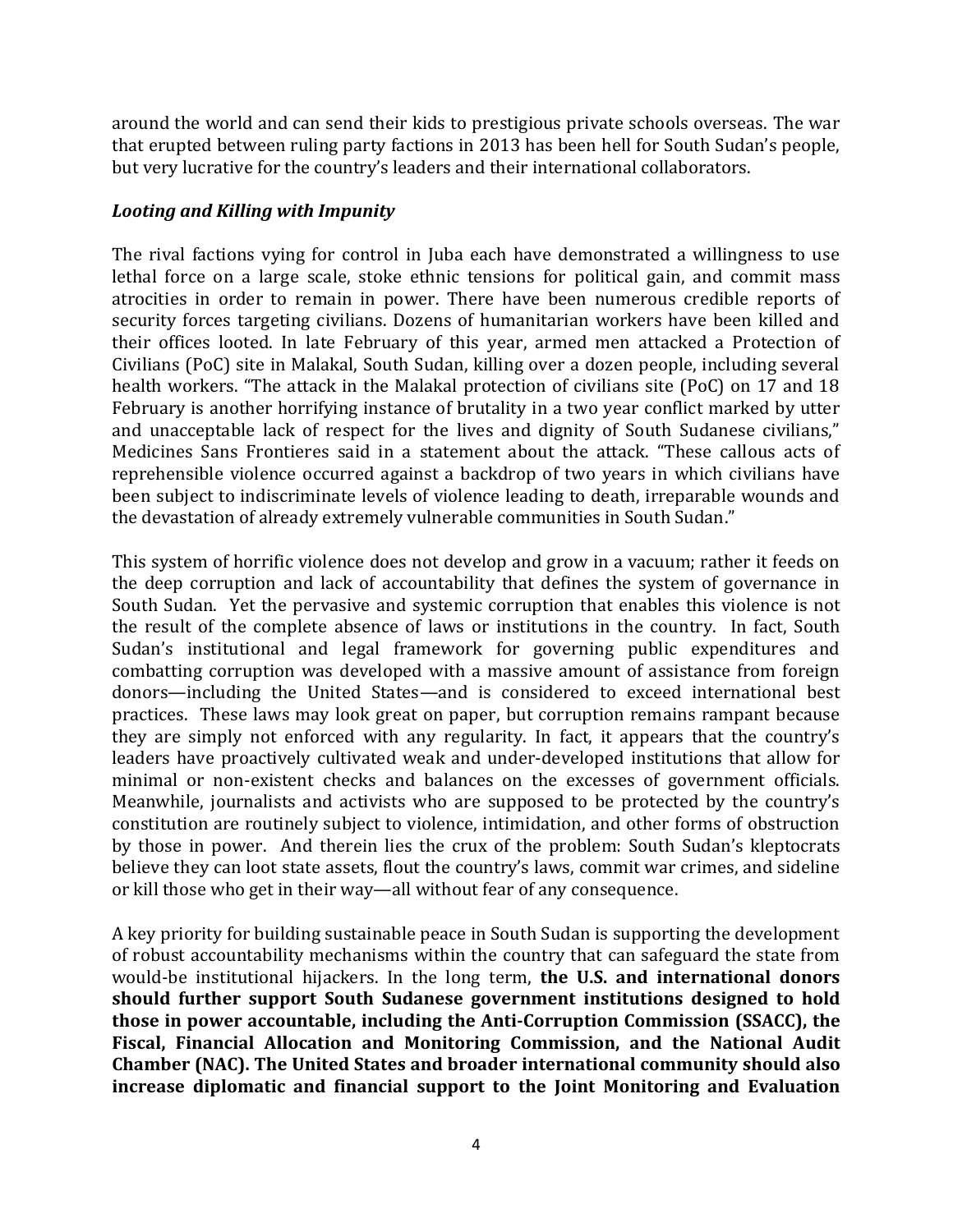**Commission (JMEC), a body that was set up in late 2015 to monitor the implementation of the peace agreement.**

Given the enormity of the corruption crisis and its links to deadly violence, **donors and international institutions engaged in South Sudan should also give serious consideration to establishing a dual-key financial management mechanism similar to the Governance and Economic Management Assistance Program (GEMAP) used in Liberia from 2006 to 2010.** Under this arrangement, international advisors embedded in key ministries and state-owned enterprises had co-signatory authority over the allocation of contracts, natural resource licenses, and all other major expenditures for a period of several years after the end of Liberia's deadly civil war. In addition to having a strong capacity-building component, GEMAP also helped ensure that state revenue in Liberia was directed to pay for essential basic services. GEMAP also included international audit provisions for donor-provided funds.

The Government of South Sudan has spectacularly failed to provide basic services for its citizens, namely public sector employee salaries, public health initiatives, educational programs, and basic infrastructure. For this reason, a GEMAP-like arrangement should be strongly considered to safeguard the country's financial integrity. Without such an arrangement, the United States and other international donors have no guarantees that aid dollars and capacity building support will go anywhere but to support the kleptocratic system in place.

Ultimately, South Sudanese civil society must be allowed to play its proper role in holding state actors accountable for their actions. The South Sudanese government should create and enforce greater legal protections for civil society organizations and media monitoring corruption and other government abuses, as these actors will provide the foundation for accountability in South Sudan moving forward.

However, given that the South Sudanese elites responsible for the current civil war are actually benefiting from the status quo, those in power in Juba are extremely unlikely to adopt these measures without external pressure to do so. Therefore, the international community must do much more to build the necessary leverage that could be used to press South Sudan's leaders to make the difficult decisions for peace, transparency, and accountability.

## *Imposing Smarter Sanctions and Ramping Up Enforcement*

Targeted sanctions aimed at the networks most responsible for the violence and corruption represent one of the most promising means of applying financial pressure on South Sudan's kleptocrats. Ideally, the United Nations Security Council would enact targeted sanctions on senior South Sudanese officials responsible for the rampant looting of state assets, widespread violence, and human rights abuses. However, some members of the Security Council have signaled that they will block any further sanctions proposed against South Sudan's leaders. **Given the low prospects of U.N. action on this issue, the United States**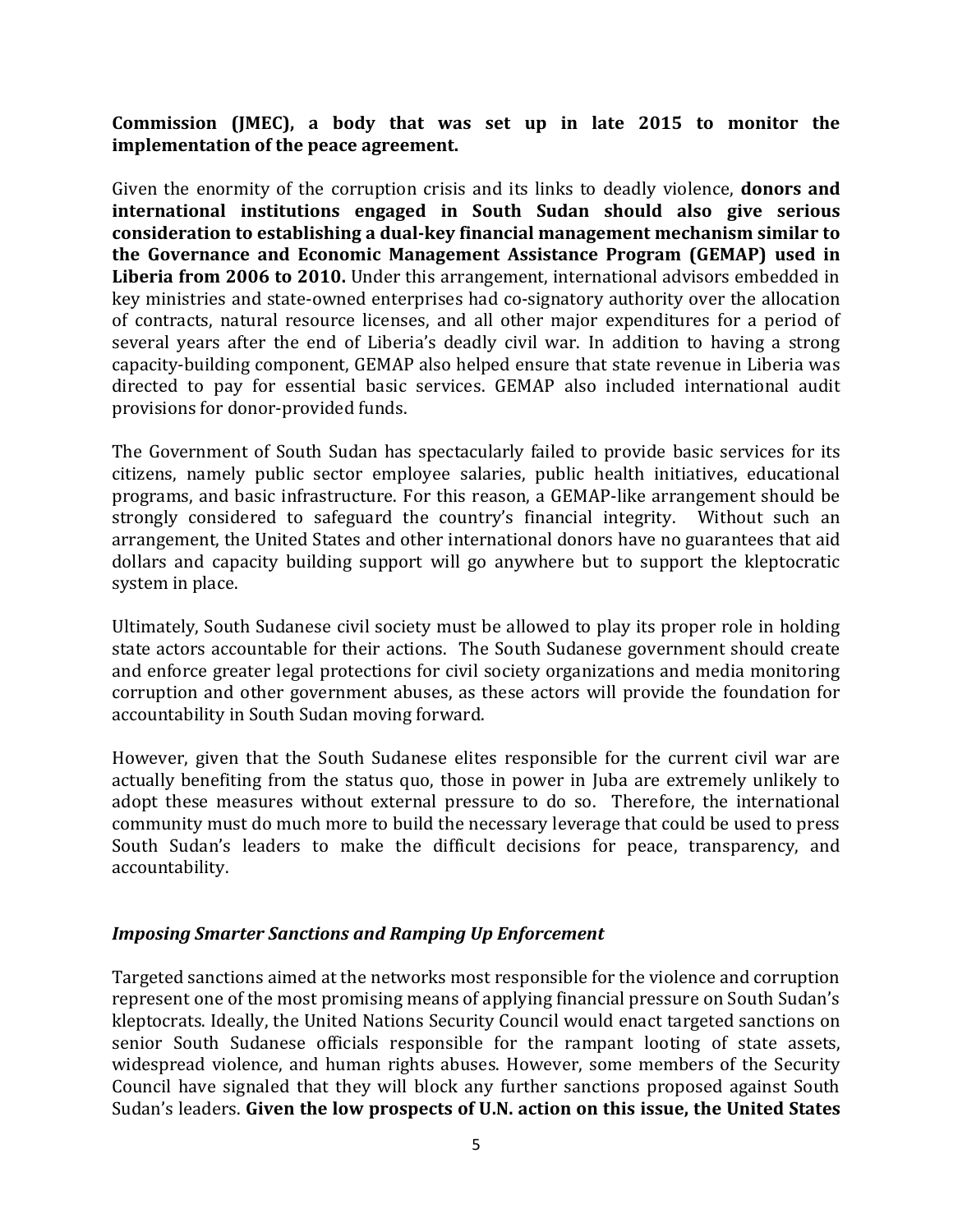## **should build a coalition of countries prepared to impose targeted sanctions on key high-ranking officials on both sides of the conflict who are undermining peace, and then robustly enforce those sanctions.**

The United States should also strengthen the current sanctions regime that is in place by amending Executive Order 13664, which authorizes sanctions on the perpetrators of certain abuses in South Sudan, to include more robust criteria for designation. New provisions could include additional criteria that would allow the administration to place sanctions on South Sudanese officials engaging in public corruption or actions that stifle free speech or democracy through repression of civil society and media. An executive order issued just last week on Libya targets for sanctions those whose actions "may lead to or result in the misappropriation of state assets." This innovative criterion would surely make sense for South Sudan. **The administration should consider enacting secondary sanctions that would target foreign financial institutions engaged in facilitation of public corruption in South Sudan. Additionally, sectoral sanctions could be deployed to limit certain types of financing available for future (rather than current) petroleum projects.**

To be frank, sanctions in many countries are ineffective and at times counter-productive. The main problems with sanctions in South Sudan and elsewhere are that they are often targeted at non-decision makers and are not sufficiently enforced. To counter that, **targeted sanctions in South Sudan should be imposed on much higher-level officials and should be the subject of strict enforcement efforts to demonstrate seriousness on the part of the United States and broader international community.**

**Congress should work to ensure that the government agencies responsible for administering and enforcing targeted sanctions, in particular the Department of Treasury's Office of Foreign Assets Control (OFAC), have sufficient resources and staff directed to pursue these cases.** 

**Another step that the Congress could take on its own to put a dent in the culture of impunity that characterizes violent kleptocracies like South Sudan would be passing the Global Magnitsky Act.** This bill, thanks to the tireless efforts of its original House sponsor Chairman Smith and co-sponsors such as Representative Cicilline, would provide the U.S. government with the authority to place sanctions on corrupt public officials who misappropriate state assets as well as anyone who attacks journalists and human rights defenders.

To reiterate, in order for the sanctions to be effective, they must be adequately enforced. Investigations by The Sentry and revelations in the recent U.N. Panel of Experts reports show blatant lapses in enforcement of U.N. sanctions placed on the perpetrators of abuses in South Sudan. We see not only violations of travel bans but also banks in Kenya that have maintained accounts for individuals under sanctions. Specifically, Major General Marial Chanuong Yol Mangok and Lieutenant General Gabriel Jok Riak continued to maintain accounts at Kenya Commercial Bank. Our information indicates that these were U.S. dollardenominated accounts. **This means that the Department of Treasury's Financial**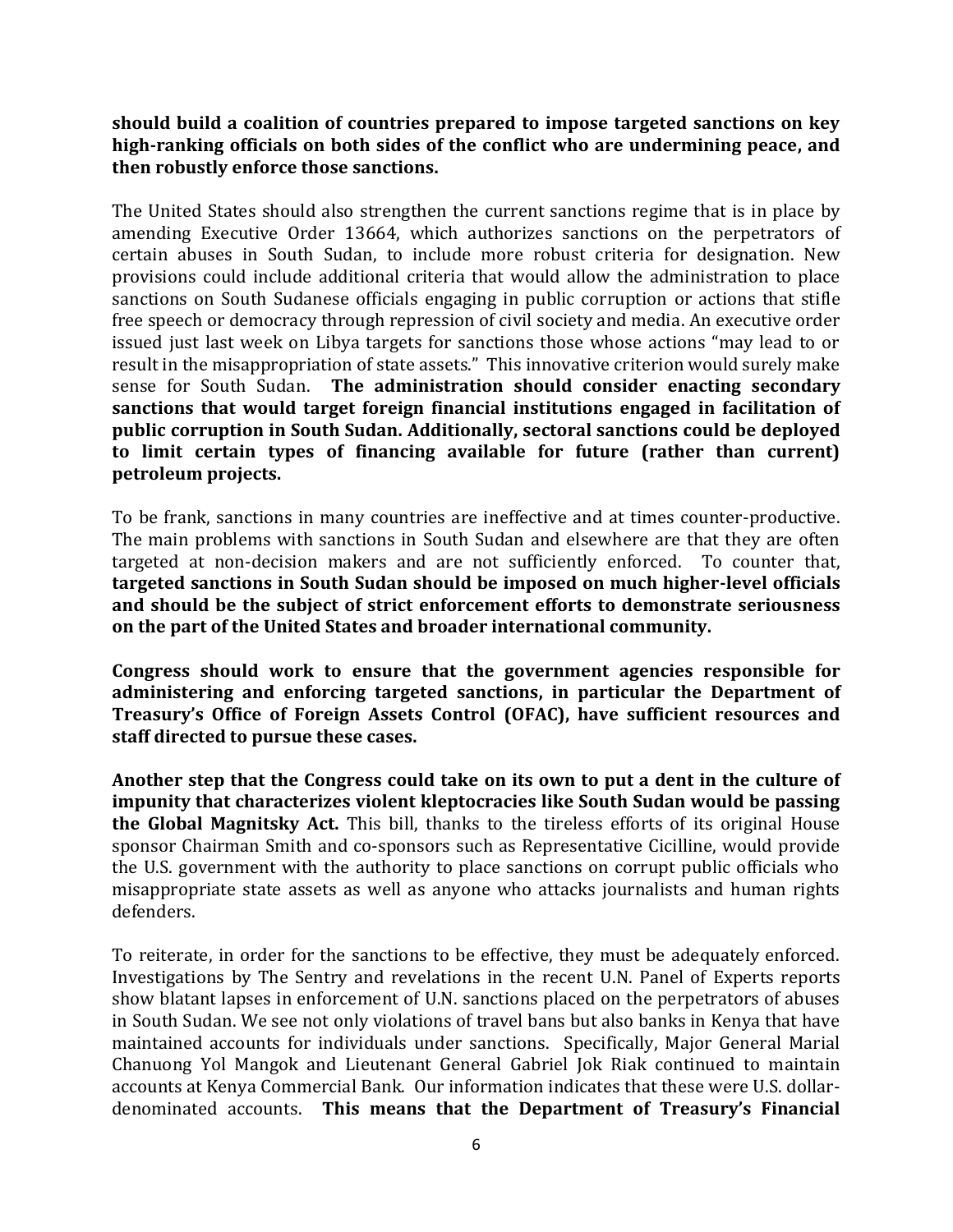**Crimes Enforcement Network (FinCEN) and other agencies should be able to follow up on transactions from these accounts and investigate further who else, in addition to the bank itself, was committing sanctions violations by conducting business with these individuals. Furthermore, we see some evidence that officials from countries neighboring South Sudan may have played a role in facilitating or helping to conceal the offshoring of their assets. The U.S. government must send a direct message to these countries and their financial institutions, starting with Kenya, that compliance with sanctions is not optional and facilitation of the wholesale looting of South Sudanese state assets will not be tolerated, or else there will be further consequences directed at their banking sectors. Finally, in conjunction with any future designations, the U.S. government should be proactive in ensuring that these countries and their financial institutions provide cooperative information and take appropriate enforcement action.** 

#### *Tracing and Seizing Kleptocrats' Ill-Gotten Gains*

Kleptocratic networks cannot operate in a vacuum. They require access to financial institutions, the ability to move or launder their ill-gotten gains, and safe places to stash their illicit proceeds. In the case of South Sudan, numerous international banks have facilitated the illicit transfer of funds out of the country. Several countries around the world, including regional neighbors, have also proven to be a safe place for South Sudanese leaders to park their assets.

Given the dominant role of the dollar in international transactions and the primacy of the U.S. financial system, the U.S. government has the power to obtain bank records from countries where these illicit assets are stashed. **FinCEN can and should send out a request to U.S. financial institutions inquiring about senior South Sudanese officials suspected of grand corruption***.* **FinCEN could also issue an advisory to all U.S. financial institutions regarding the risk of possible money laundering activity related to the laundering of the proceeds of corruption from South Sudan. This, in turn, would trigger U.S. banking and financial institutions to provide information about possible indicators of money laundering to the Treasury Department.**

**The administration should also begin direct and coordinated senior-level diplomatic outreach to key banks engaged in moving corrupt South Sudanese assets asking them to cooperate with these efforts by providing information, or face future, direct action that could limit access to U.S. or European financial systems. U.S. authorities should warn banks that are now engaged in moving corrupt South Sudanese assets that they could face significant penalties, including being cut off from U.S. or European financial systems.**

As with sanctions, U.S. efforts to curb the offshoring of South Sudanese assets will be significantly more potent if done in concert with a range of international partners, especially the countries in the region where South Sudan's leaders often choose to park their illicit assets. **The administration should take advantage of mutual legal assistance treaties with several key countries in the region and send requests to**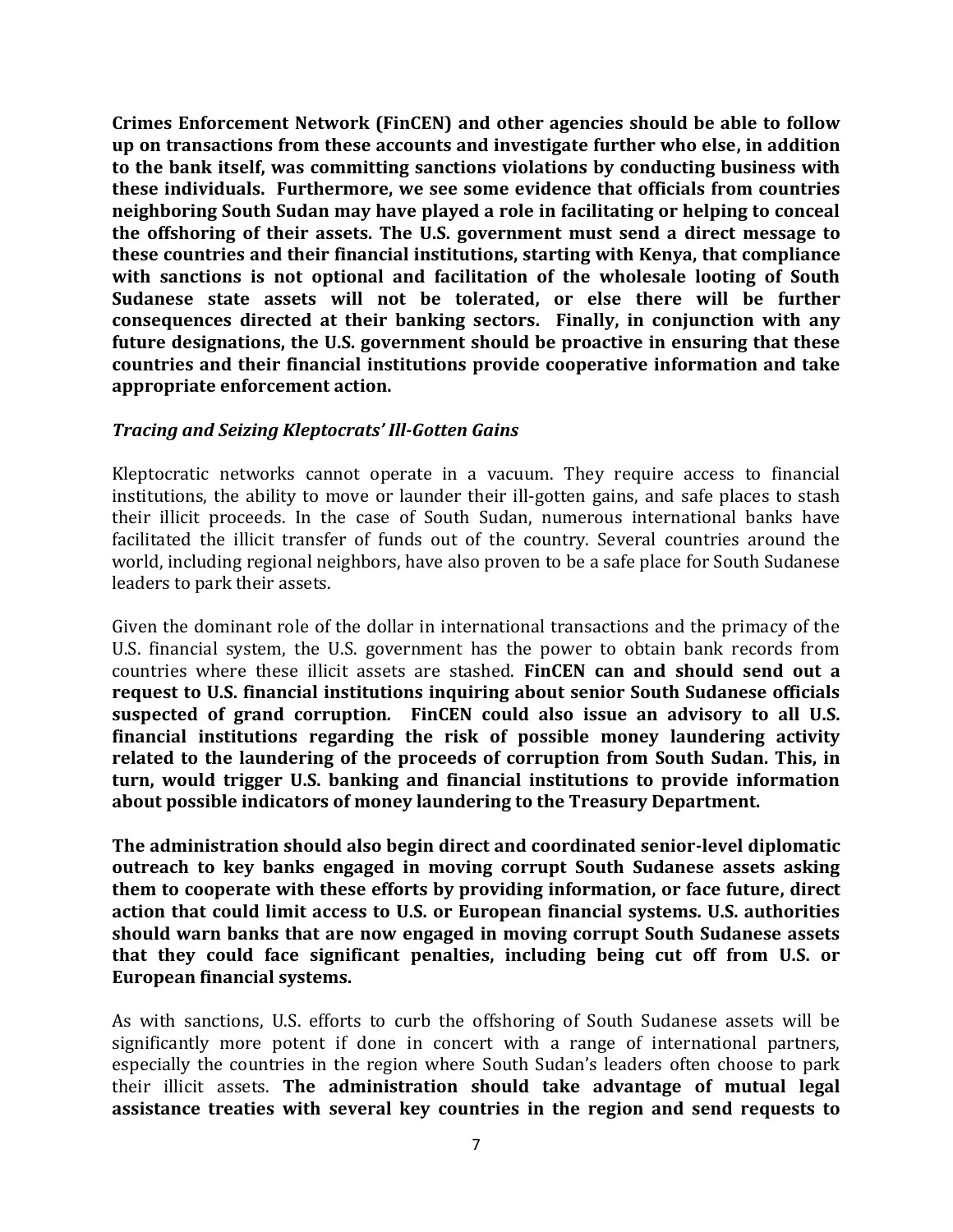**Kenya, Uganda, and Ethiopia asking for bank records associated with South Sudanese elites suspected of grand corruption.** If these countries are not cooperative, the administration can work with its allies to raise concerns in a coordinated manner about their possible non-compliance with anti-money laundering best practices in several international fora, including meetings of the Financial Action Task Force (FATF) as well as the Eastern and Southern Africa Anti-Money Laundering Group (ESAAMLG), where membership for these countries is discussed.

**Once the offshored assets of South Sudan's kleptocrats are identified, U.S. authorities, as well as their counterparts overseas, should open investigations that could lead to the forfeiture of the assets and to the prosecution of those involved in money laundering. The Department of Justice's U.S. Kleptocracy Asset Recovery Initiative—an investigative unit comprised of personnel from the D.O.J., Federal Bureau of Investigation, and Department of Homeland Security—should lead the way for these investigations.** 

#### *Holding War Profiteers to Account*

It is not only South Sudan's kleptocrats that are making a fortune from the country's brutal civil war. A host of mercenaries and war profiteers have turned up in South Sudan, eager to make profit from the country's misery.

Take Erik Prince, the founder of Blackwater, for example. When Prince's firm, Frontier Services Group (FSG), began operating in South Sudan, he was explicit about one thing: FSG was dealing solely with the Ministry of Petroleum and Mining, not the military. Prince and FSG indeed have significant business interests in South Sudan's oil sector, including a contract to build and operate a diesel refinery and a \$23.3 million contract "to transport supplies and perform maintenance on production facilities at the oil fields." However, providing services to South Sudan's security forces would require a special license from the State Department in order to comply with the U.S. Arms Export Control Act and the International Traffic in Arms Regulations (ITAR). In fact, Prince's Blackwater company had been fined for operating without such licenses several times, including once in 2006 for offering its services to southern Sudanese rebels prior to independence.

Although Prince's associates stressed that they were not doing business with South Sudan's military, an investigation by the online investigative news site *The Intercept* found that Prince's company had attempted to provide attack aircraft to the Government of South Sudan in addition to other defense-related services. When crafting another pitch to South Sudan's government for an operation that, according to the report, would entail "oil field security training, security intervention and protection support services to the government" for a cost of some \$300 million, *The Intercept* found that Prince and his associates "explicitly plotted a business structure for the contract that would expose no traceable connection to them" which they believed "would enable them to hide violations of U.S. and international defense regulations." Documents obtained by The Sentry appear to confirm some key findings of this investigation. Records obtained through our investigation indicate that Frontier Logistics Consultancy DMCC, a subsidiary of FSG, also signed a \$5.6